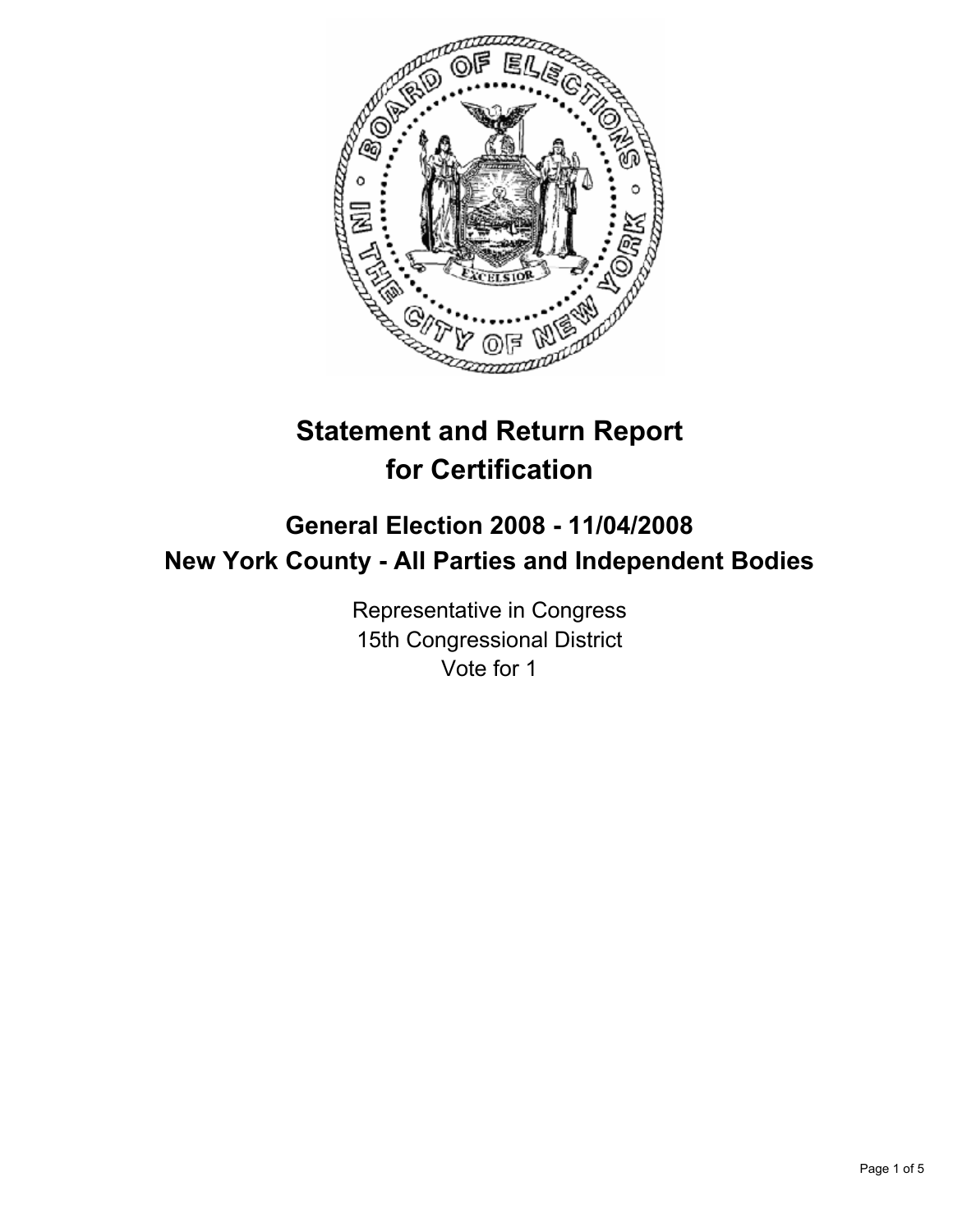

### **Assembly District 67**

| PUBLIC COUNTER                      | 7,854 |
|-------------------------------------|-------|
| <b>EMERGENCY</b>                    | 71    |
| ABSENTEE/MILITARY                   | 577   |
| FEDERAL                             | 257   |
| <b>AFFIDAVIT</b>                    | 315   |
| <b>Total Ballots</b>                | 9,074 |
| CHARLES B RANGEL (DEMOCRATIC)       | 5,875 |
| EDWARD DANIELS (REPUBLICAN)         | 1,402 |
| CHARLES B RANGEL (WORKING FAMILIES) | 366   |
| MARTIN KOPPEL (SOCIALIST WORKERS)   | 100   |
| CRAIG SCHLEY (VOTE PEOPLE CHG)      | 77    |
| <b>Total Votes</b>                  | 7,820 |
| Unrecorded                          | 1.254 |

#### **Assembly District 68**

| <b>PUBLIC COUNTER</b>               | 36,732 |
|-------------------------------------|--------|
| <b>EMERGENCY</b>                    | 259    |
| ABSENTEE/MILITARY                   | 833    |
| <b>FEDERAL</b>                      | 110    |
| <b>AFFIDAVIT</b>                    | 2,314  |
| <b>Total Ballots</b>                | 40,248 |
| CHARLES B RANGEL (DEMOCRATIC)       | 27,535 |
| EDWARD DANIELS (REPUBLICAN)         | 1,547  |
| CHARLES B RANGEL (WORKING FAMILIES) | 775    |
| MARTIN KOPPEL (SOCIALIST WORKERS)   | 228    |
| CRAIG SCHLEY (VOTE PEOPLE CHG)      | 463    |
| CLYDE WILLIAMS (WRITE-IN)           |        |
| <b>Total Votes</b>                  | 30,549 |
| Unrecorded                          | 9.699  |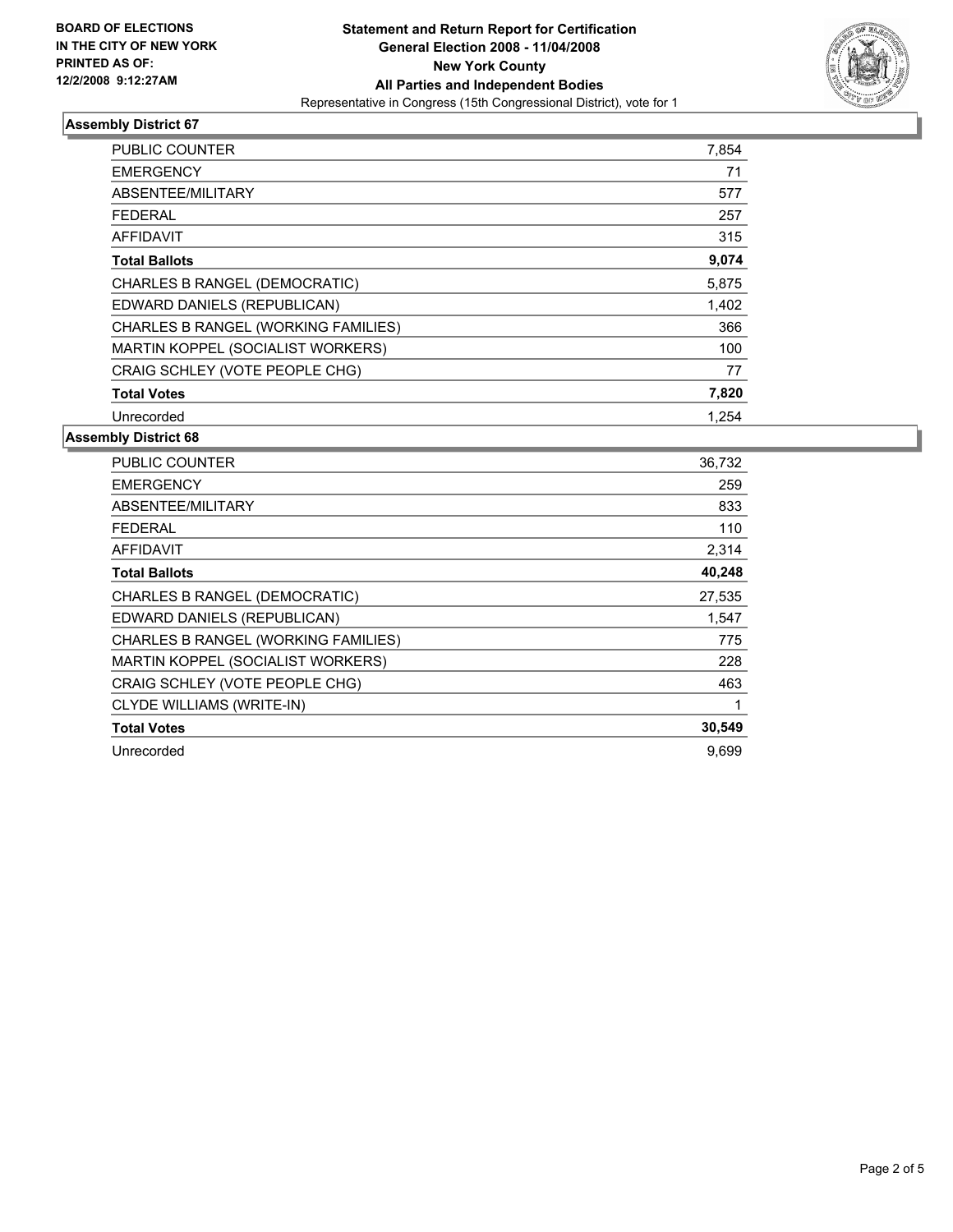

#### **Assembly District 69**

| <b>PUBLIC COUNTER</b>               | 52,107 |
|-------------------------------------|--------|
| <b>EMERGENCY</b>                    | 503    |
| ABSENTEE/MILITARY                   | 2,517  |
| <b>FEDERAL</b>                      | 1,351  |
| <b>AFFIDAVIT</b>                    | 2,108  |
| <b>Total Ballots</b>                | 58,586 |
| CHARLES B RANGEL (DEMOCRATIC)       | 40,100 |
| EDWARD DANIELS (REPUBLICAN)         | 5,472  |
| CHARLES B RANGEL (WORKING FAMILIES) | 2,510  |
| MARTIN KOPPEL (SOCIALIST WORKERS)   | 696    |
| CRAIG SCHLEY (VOTE PEOPLE CHG)      | 798    |
| ALAN FLACKS (WRITE-IN)              |        |
| J.NADLER (WRITE-IN)                 |        |
| JASON HERMAN (RABBI) (WRITE-IN)     | 1      |
| JERROLD NADLER (WRITE-IN)           | 2      |
| MATTHEW BARR (WRITE-IN)             | 1      |
| RACHEL BERGET (WRITE-IN)            |        |
| ROBERT G HEIM (WRITE-IN)            |        |
| <b>Total Votes</b>                  | 49,584 |
| Unrecorded                          | 9,002  |

**Assembly District 70**

| <b>PUBLIC COUNTER</b>               | 46,522 |
|-------------------------------------|--------|
| <b>EMERGENCY</b>                    | 621    |
| ABSENTEE/MILITARY                   | 1,309  |
| <b>FEDERAL</b>                      | 240    |
| <b>AFFIDAVIT</b>                    | 2,839  |
| <b>Total Ballots</b>                | 51,531 |
| CHARLES B RANGEL (DEMOCRATIC)       | 37,934 |
| EDWARD DANIELS (REPUBLICAN)         | 1.751  |
| CHARLES B RANGEL (WORKING FAMILIES) | 961    |
| MARTIN KOPPEL (SOCIALIST WORKERS)   | 392    |
| CRAIG SCHLEY (VOTE PEOPLE CHG)      | 1,320  |
| KIRSTEN GILLIBRAND (WRITE-IN)       |        |
| <b>Total Votes</b>                  | 42,359 |
| Unrecorded                          | 9,172  |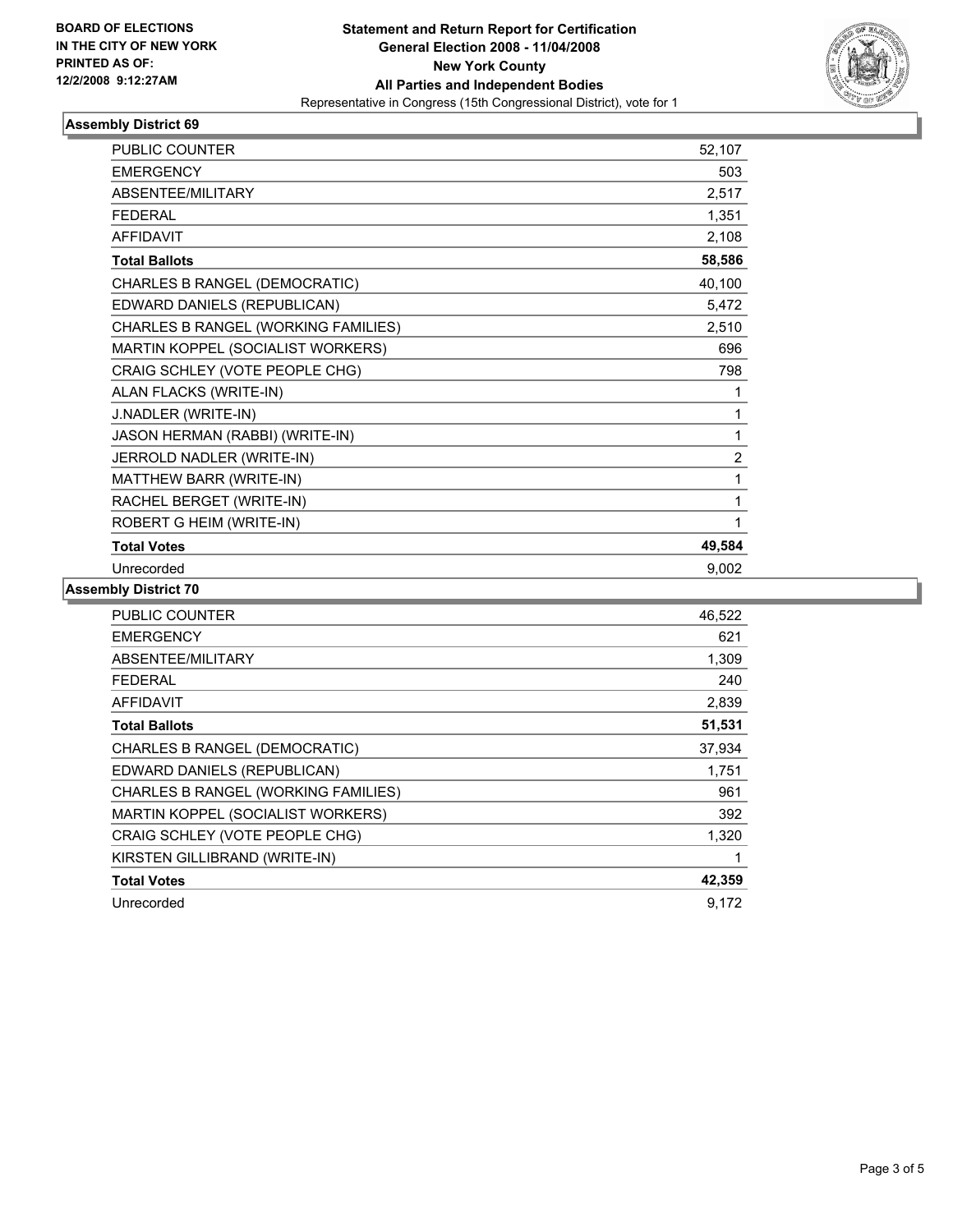

#### **Assembly District 71**

| <b>PUBLIC COUNTER</b>               | 44,210 |
|-------------------------------------|--------|
| <b>EMERGENCY</b>                    | 383    |
| ABSENTEE/MILITARY                   | 1,272  |
| <b>FEDERAL</b>                      | 493    |
| <b>AFFIDAVIT</b>                    | 2,313  |
| <b>Total Ballots</b>                | 48,671 |
| CHARLES B RANGEL (DEMOCRATIC)       | 34,290 |
| EDWARD DANIELS (REPUBLICAN)         | 3,432  |
| CHARLES B RANGEL (WORKING FAMILIES) | 1,472  |
| MARTIN KOPPEL (SOCIALIST WORKERS)   | 479    |
| CRAIG SCHLEY (VOTE PEOPLE CHG)      | 750    |
| JERALD L. NADLER (WRITE-IN)         |        |
| JOSE SERRANO (WRITE-IN)             |        |
| NEER ASHERIE (WRITE-IN)             |        |
| STUART GASNER (WRITE-IN)            |        |
| <b>Total Votes</b>                  | 40,427 |
| Unrecorded                          | 8.244  |

#### **Assembly District 72**

| 34,350 |
|--------|
| 126    |
| 524    |
| 314    |
| 1,610  |
| 36,924 |
| 24,547 |
| 2,064  |
| 695    |
| 246    |
| 298    |
|        |
| 27,851 |
| 9,073  |
|        |